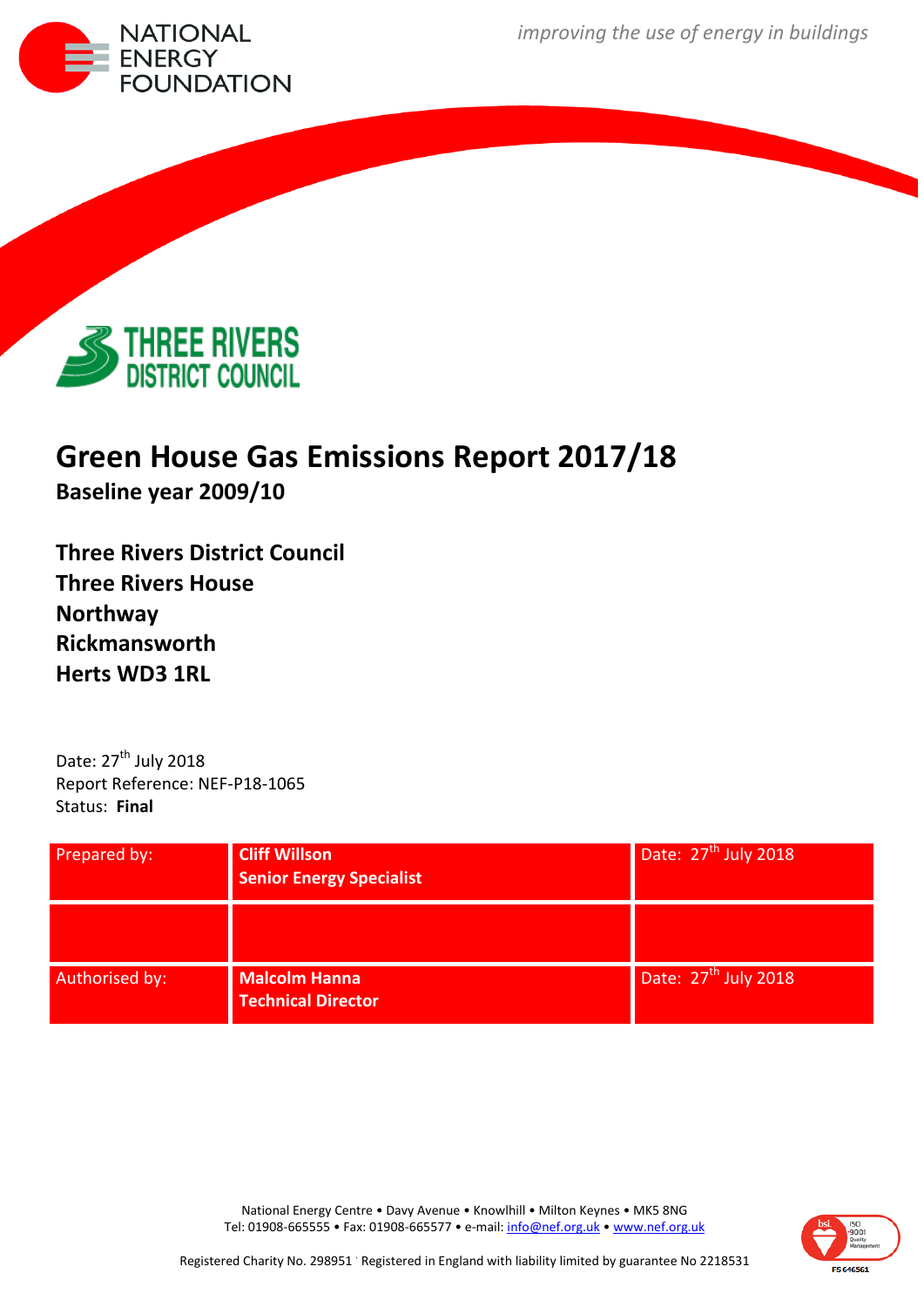# **CONTENTS**

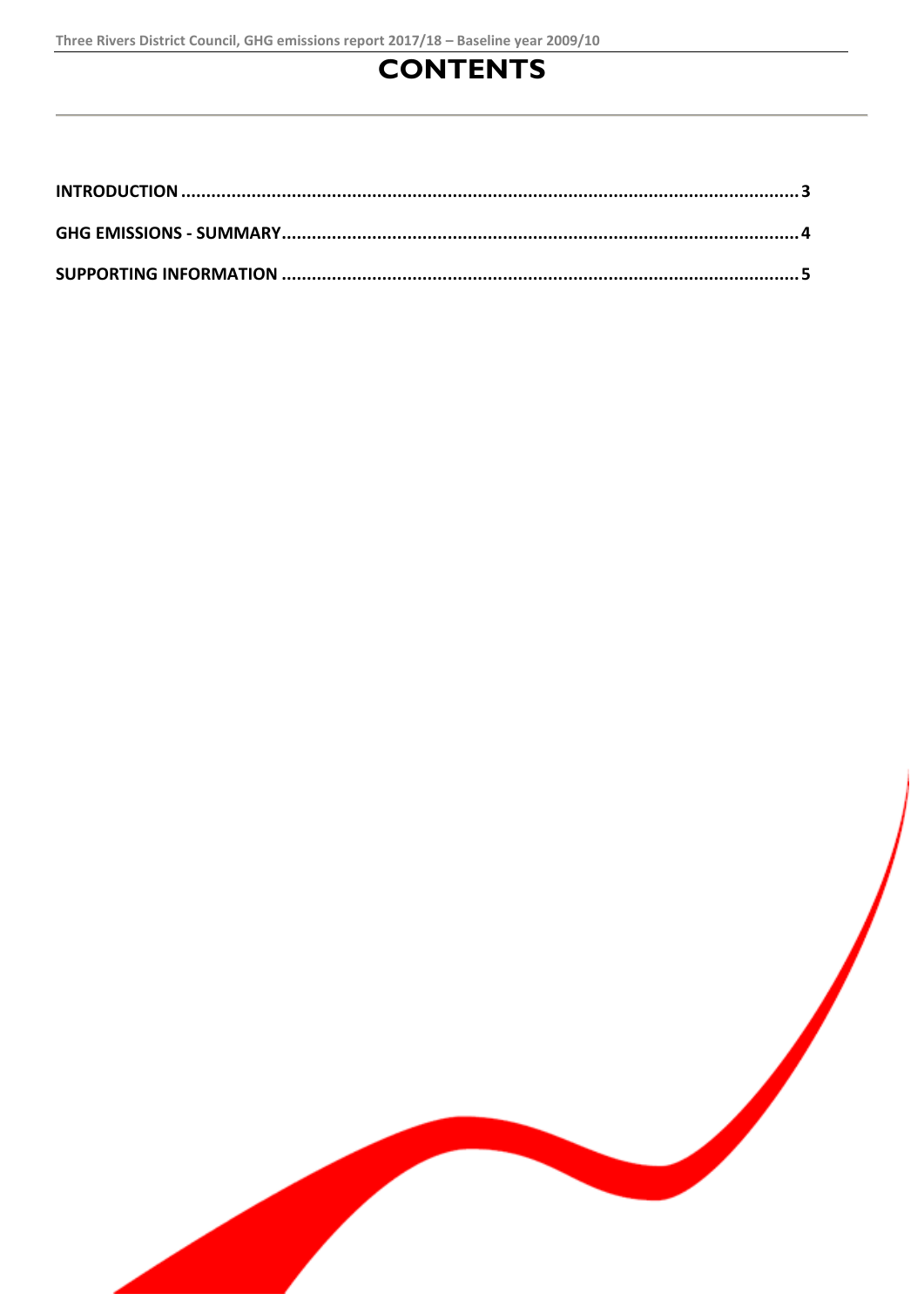### <span id="page-2-0"></span>**INTRODUCTION**

This report outlines the Greenhouse Gas (GHG) emissions resulting from Three Rivers District Council (TRDC) operations during the 2017/18 reporting period. Baseline year 2009/10 has been selected as the base year for the analysis.

All emissions are reported in tonnes of carbon dioxide equivalent (tCO<sub>2</sub>e) and are based on the conversion factors defined by Department for Business, Energy & Industrial Strategy (BEIS) in "Government emission conversion factors [for greenhouse gas company reporting](https://www.gov.uk/government/collections/government-conversion-factors-for-company-reporting)", and BEIS (2017) *2017 Government GHG Conversion Factors for Company Reporting Methodology Paper for Emission Factors – Final Report*: Available at

[https://assets.publishing.service.gov.uk/government/uploads/system/uploads/attachment\\_data/file/650244/2017\\_](https://assets.publishing.service.gov.uk/government/uploads/system/uploads/attachment_data/file/650244/2017_methodology_paper_FINAL_MASTER.pdf) [methodology\\_paper\\_FINAL\\_MASTER.pdf.](https://assets.publishing.service.gov.uk/government/uploads/system/uploads/attachment_data/file/650244/2017_methodology_paper_FINAL_MASTER.pdf)

Emissions represent absolute values not corrected for weather difference.

The reporting incorporates the main GHG's covered by The Kyoto Protocol, namely carbon dioxide ( $CO<sub>2</sub>$ ); methane  $(CH_4)$ ; hydrofluorocarbons (HFCs); nitrous oxide (N<sub>2</sub>O); perfluorocarbons (PFCs); sulphur hexafluoride (SF<sub>6</sub>); and nitrogen trifluoride (NF<sub>3</sub>). A carbon dioxide equivalent (CO<sub>2e</sub>) index has been quantified per each GHG according to the global warming potential (GWP) estimated by the Intergovernmental Panel on Climate Change (IPCC).

TRDC reports on GHG emissions from council operations in the following sectors of activities; corporate buildings, leisure centres, business related travel and owned and contracted fleet. Emissions are calculated on the basis of consumption data provided for gas (heating fuel) and electricity supplied to buildings and leisure centres, amount of fuel used by waste and recycling collection, street cleansing and grounds maintenance activities from council-owned fleet and sub-contracted services where applicable, together with mileage claimed through legitimate staff business travel.

The GHG emissions, according to the BEIS reporting system, are categorised between Scopes  $1 - 3$ , where;

**Scope 1 (Direct emissions):** Emissions from combustion in owned or controlled boilers, furnaces, vehicles. This includes natural gas or other type of liquid fuel to heat buildings for this guidance advises to calculate carbon dioxide emissions based on the gross calorific value (CV). This scope also includes travel undertaken in vehicles owned or controlled by TRDC (fleet).

**Scope 2 (Indirect emissions):** Emissions resulting from electricity used in for council-owned buildings. Compared with previous years this section has been divided into two different emissions one is reporting emissions from electricity generation which are reported within Scope 2 and a second one is reporting emissions from Transmission & Distribution which are counted within Scope 3.

**Scope 3 (Indirect - labelled Well to Tank (WTT)):** Emissions that are a consequence of council actions, which occur at sources which TRDC doesn't own or control and which are not classed as scope 2 emissions. This is now inclusive of the emissions from the Electricity Transmission and Distribution (T&D) and the WTT of electricity generation and T&D. Emissions from miles travelled for business purposes in staff owned vehicles, contracted services with no control and emissions from extracting, processing and transporting of fuel.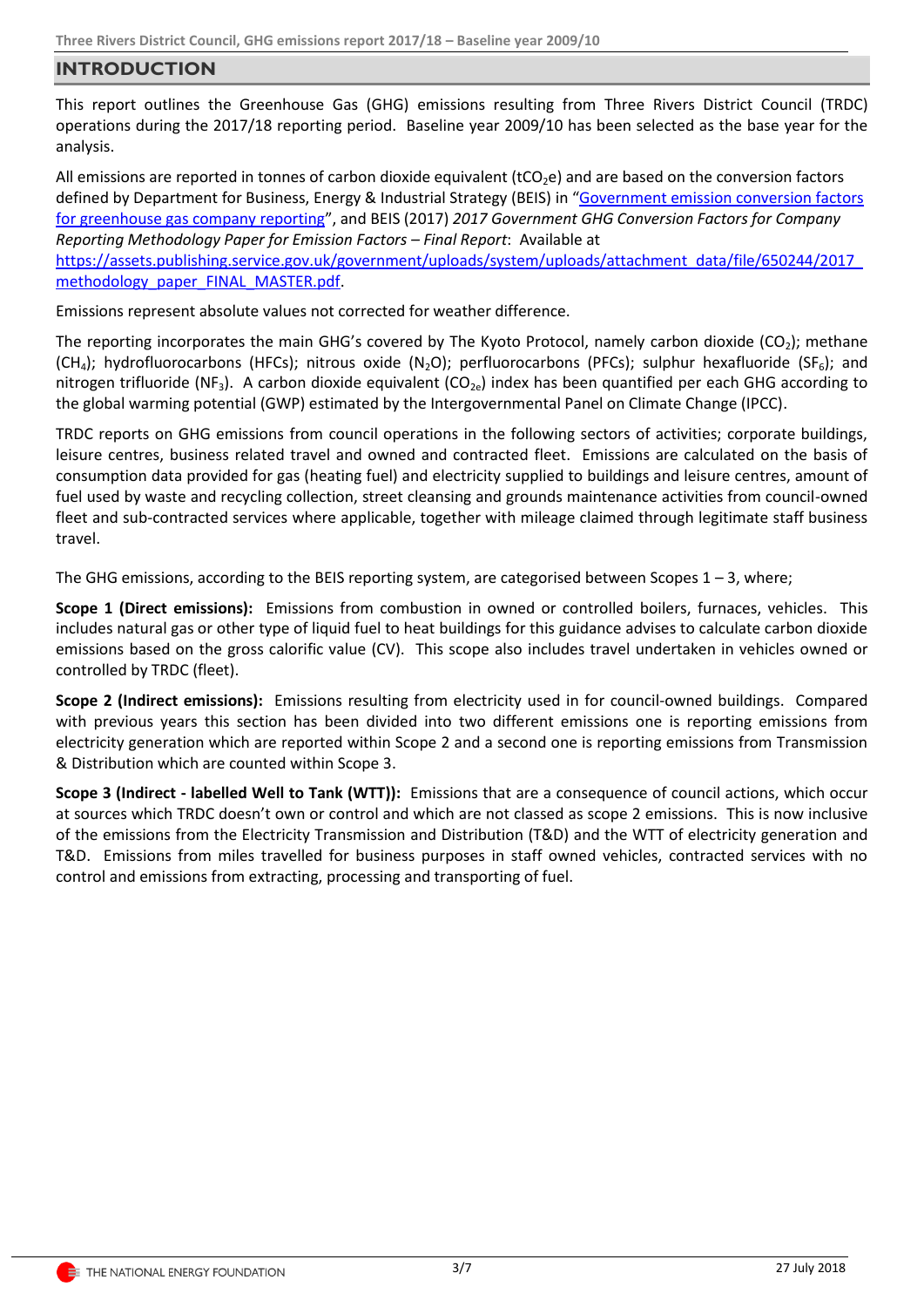## **GHG EMISSIONS - SUMMARY**

#### **Table 1: Summary Scopes GHG emissions**

<span id="page-3-0"></span>

| <b>Tonnes of CO2e</b> | 2009/10 | 2010/11 | 2011/12 | 2012/13 | 2013/14 | 2014/15 | 2015/16 | 2016/17 | 2017/18 | <b>Variation</b><br>from 2009/10 | <b>Variation</b><br>from 2016/17 |
|-----------------------|---------|---------|---------|---------|---------|---------|---------|---------|---------|----------------------------------|----------------------------------|
| Scope 1               | 1007.4  | 951.8   | 906.0   | 943.0   | 1057.8  | 1061.2  | 955.6   | 1040.2  | 996.0   | $-1.1%$                          | $-4.2%$                          |
| Scope 2               | 545.3   | 552.1   | 435.3   | 439.0   | 465.6   | 515.3   | 425.6   | 399.2   | 327.2   | $-40.0%$                         | $-18.0%$                         |
| Scope 3               | 527.1   | 580.2   | 545.2   | 558.1   | 617.0   | 643.7   | 581.3   | 534.4   | 527.0   | 0.0%                             | $-1.4%$                          |
| <b>TOTAL</b>          | 2079.8  | 2084.1  | 1886.5  | 1940.1  | 2140.3  | 2220.2  | 1962.5  | 1973.7  | 1850.2  | $-11.0%$                         | $-6.3%$                          |
| Carbon Offset         |         | 0.3     | 4.7     | 3.9     | 3.7     | 4.1     | 5.2     | 9.9     | 8.0     |                                  | $-19.4%$                         |
| <b>Green Tariff</b>   |         |         |         |         |         | 96.8    | 155.5   | 58.7    | 114.2   |                                  | 94.5%                            |
| <b>TOTAL</b>          | 2079.8  | 2083.8  | 1881.9  | 1936.2  | 2136.6  | 2119.3  | 1801.8  | 1905.0  | 1727.9  | $-16.9%$                         | $-9.3%$                          |
| Out of Scope          |         |         |         |         | 23.2    | 22.8    | 28.0    | 20.9    | 22.3    |                                  | 6.7%                             |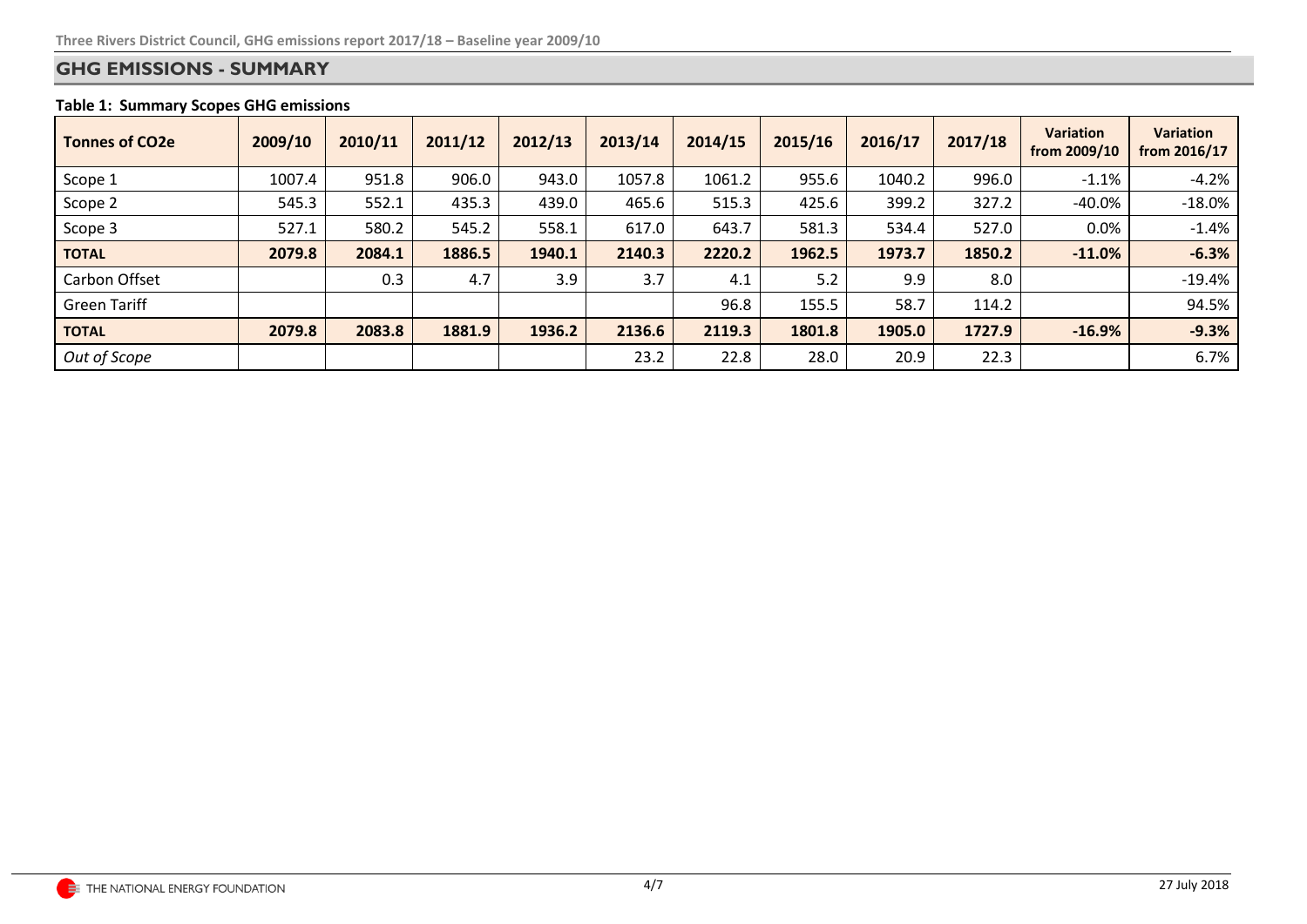### <span id="page-4-0"></span>**SUPPORTING INFORMATION**

- 1. **Organisation info:** Three Rivers District Council, Three Rivers House, Northway, Rickmansworth Hertfordshire WD3 1RL
- 2. **Reporting period**: 1 April 2017 31 March 2018.
- 3. **Reporting tool**: All emissions are reported in tonnes of carbon dioxide equivalent (tCO<sub>2</sub>e) and are based on the conversion factors defined by Department for Business, Energy & Industrial Strategy (BEIS) in "[Government](https://www.gov.uk/government/collections/government-conversion-factors-for-company-reporting)  [emission conversion factors for greenhouse gas company reporting](https://www.gov.uk/government/collections/government-conversion-factors-for-company-reporting)", and BEIS (2017) *2017 Government GHG Conversion Factors for Company Reporting Methodology Paper for Emission Factors – Final Report*: Available at [https://assets.publishing.service.gov.uk/government/uploads/system/uploads/attachment\\_data/file/650244/20](https://assets.publishing.service.gov.uk/government/uploads/system/uploads/attachment_data/file/650244/2017_methodology_paper_FINAL_MASTER.pdf) [17\\_methodology\\_paper\\_FINAL\\_MASTER.pdf.](https://assets.publishing.service.gov.uk/government/uploads/system/uploads/attachment_data/file/650244/2017_methodology_paper_FINAL_MASTER.pdf)

Emissions represent absolute values not corrected for weather difference.

4. **Change in emissions:** This year 2017/18 has seen a decrease in GHG emissions of 6.3% (1,850.2tCO<sub>2</sub>e during 2017/18 compared to 1,973.7tCO<sub>2</sub>e during 2016/17, equating to a difference of 123.5tCO<sub>2</sub>e), without the mitigation from carbon offset, and a decrease of 9.3% including mitigation (1727.9tCO<sub>2</sub>e during reporting period 2017/18).

This saving in emissions exceeds the target to decrease emissions by at least 3%. The loss of benefit of Hertsmere Leisure procurement of low carbon electricity from 2014 to 2016 has been offset in part with the implementation of TRDC procurement of low carbon electricity (green tariff) for TRDC buildings part way through the reporting year and solar PV electricity generation.

#### 5. **Additional information:**

- a. **Buildings:** GHG emissions from TRDC buildings decreased by 13.8% during the reporting period 2017/18 compared with last year 2016/17 (270.58tCO<sub>2</sub>e during 2017/18 compared with 314.0tCO<sub>2</sub>e during 2016/17) and by 44.9% compared with baseline period 2009/10 (491.4tCO<sub>2</sub>e).
- b. **Fleet:** GHG emissions have decreased by 4.6% compared to last year (853.59tCO<sub>2</sub>e during 2017/18 compared to 894.74tCO<sub>2</sub>e) which is the result of a reduction in fuel consumption (326,900 litres during 2017/18 compared to 341,300 litres during 2016/17). Overall there has been a 5.9% decrease compared to 2009/10 despite an increase in the fleet due to an expansion of recycling and composting collections.
- c. **Business mileage**: GHG emissions have decreased by 0.7% compared to 2016/17. This is a reduction of 3.16% in business mileage claimed during the reporting period compared with last year (i.e., 73,625 business related miles claimed compared to 76,028 miles during 2016/17). Small and Large sized vehicle mileage decreased during the year (-10.1% and -75.9% respectively) although Medium sized vehicle mileage increased during the year by 33% (9,115 business related miles claimed during 2017/18 compared with 7,334 miles claimed during 2016/17).

Overall GHG emissions from business mileage have seen significant reduction of 65.7% compared with the 2009/10 baseline year.

d. **Leisure:** Overall GHG emissions from all leisure facilities decreased by 10.4% during the year compared with last year (1,197tCO<sub>2</sub>e during 2017/18 compared with 1,336tCO<sub>2</sub>e during 2016/17 [figures rounded]).

GHG emissions for Hertsmere Leisure operated leisure facilities decreased by 12.1% during the year (949tCO<sub>2</sub>e during 2017/18 compared to 1,080tCO<sub>2</sub>e during last year [figures rounded]). This is due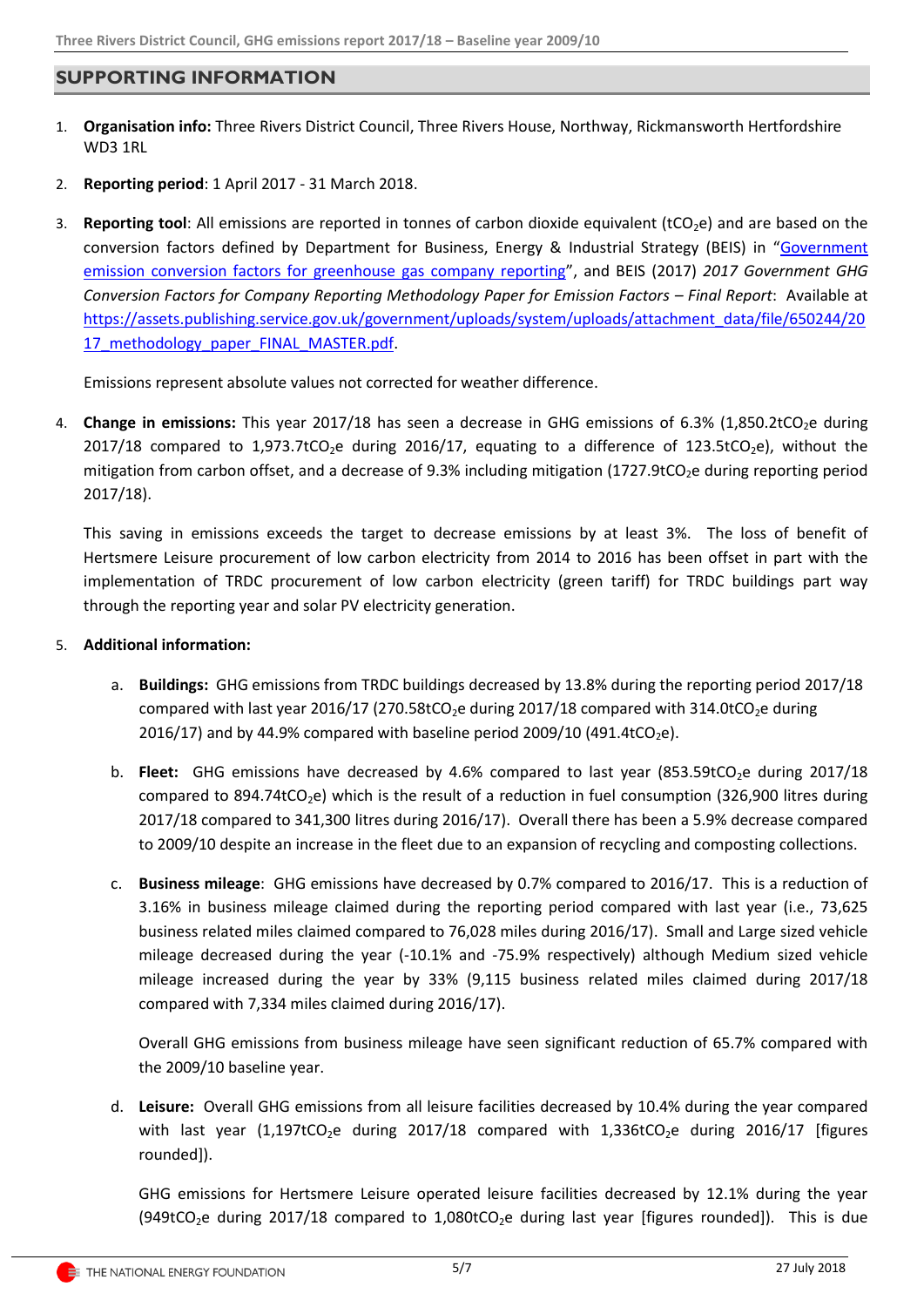mainly to decreases in gas consumption at Rickmansworth Golf Club due to heating issues (134,318kWh during 2017/18, compared to 353,588kWh last year 2016/17) and reduced gas consumption at Sir James Altham due to reduced heating availability (902,037kWh during 2017/18 compared to 1,186,187kWh last year 2016/17).

GHG emissions for TRDC operated leisure facilities decreased by 3.1% during the year (249tCO<sub>2</sub>e during  $2017/18$  compared to  $256$ tCO<sub>2</sub>e during last year [figures rounded]).

e. **Carbon Offset:** The solar photovoltaic (PV) system at Three Rivers House generated 12,186kWh and reduced emissions by 4.6tCO<sub>2</sub>e during the reporting period 2017/18. The solar PV system installed at Watersmeet in 2010/11 generated 8,176kWh and reduced emissions by  $3.1$ tCO<sub>2</sub>e and at Basing Bowls pavilion generated 465kWh and reduced emissions by  $0.18$ tCO<sub>2</sub>e during the reporting period.

The loss of benefit of Hertsmere Leisure procurement of low carbon electricity during 2016/17 has been offset in part with the implementation of TRDC procurement of low carbon electricity (green tariff) for all TRDC buildings [i.e., for TRDC corporate buildings, 6 months green tariff benefit equated to an offset of 96.19tCO2e during 2017/18).

- 6. **Approach:** TRDC has followed the Government's Guidance on how to measure and report greenhouse gas emissions.
- 7. **Operational scopes:** Council has measured its scope 1, 2 and scope 3 emissions as follows:
	- a. Council building portfolio energy consumption.
	- b. Council owned leisure facilities; Hertsmere Leisure who manage the larger facilities are responsible for consumption and paying the utility bills hence the energy consumption emissions have been included as non-controlled; under scope 3 only.
	- c. Fuel consumption from Council waste and recycling collection, street cleansing and grounds maintenance.
	- d. Council staff business mileage based on distance travelled in staff owned cars and used for legitimate business related purposes.
- 8. **Base year**: 2009/10 is selected as the base year for the analysis.
- 9. **Target**: The target decrease of **3%** total emissions during 2017/18 was actually exceeded across all sector activities apart from Business related mileage which still reduced but only by [0.7%].

The target for **2018/19** is to reduce Greenhouse Gas emissions by **5%**.

- 10. **Three Rivers District Council contact** is Katherine Frost, Sustainable Projects Officer; [Katherine.Frost@ThreeRivers.gov.uk](mailto:Katherine.Frost@ThreeRivers.gov.uk)
- 11. **External Assurance:** Three Rivers District Council GHG emission analyses have been carried out by an external organisation, the National Energy Foundation [NEF] [\(www.nef.org.uk\)](http://www.nef.org.uk/) on behalf of TRDC.